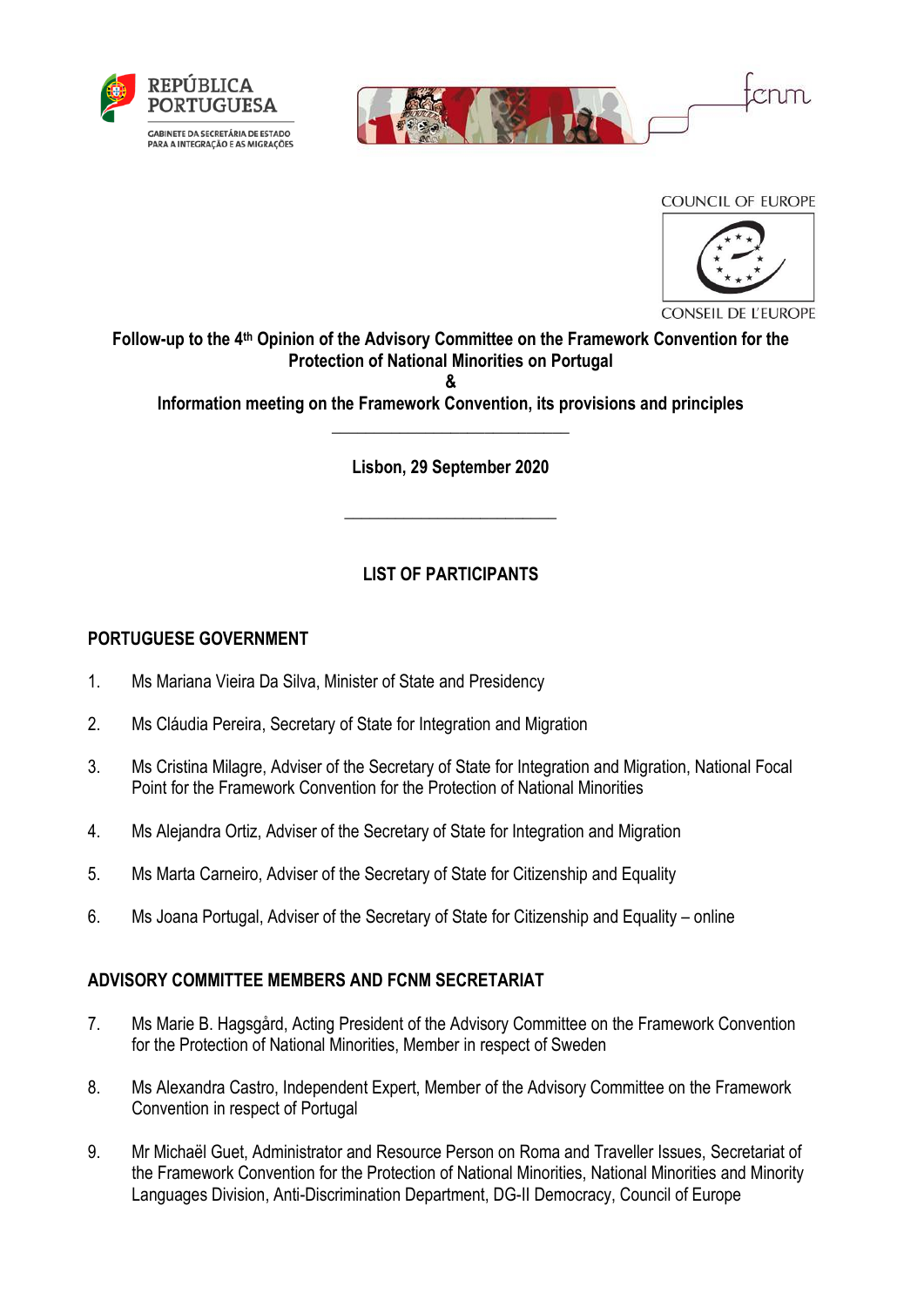### **ACM – HIGH COMMISSION FOR MIGRATION**

- 10. Ms Sónia Pereira, High Commissioner for Migration (ACM), and President of the Commission for Equality and Against Racial Discrimination (CICDR)
- 11. Mr José Reis, Vice-President of The High Commission for Migration (ACM)
- 12. Ms Maria José Casa-Nova, Coordinator of the Observatory of Roma Communities (OBCIG)
- 13. Ms Luisa Malhó, Director of the Department for Integration Support and Valuing Diversity online
- 14. Ms Marisa Horta, Head of The Support Unit for Roma Communities (NACI)
- 15. Ms Teresa Vieira, Support Unit to Roma Communities (NACI)
- 16. Ms Berill Baranyai, Support Unit to Roma Communities (NACI)
- 17. Ms Inês Carapinha, Support Unit to Roma Communities (NACI) online
- 18. Mr Francisco AZUL, Support Unit to Roma Communities (NACI) online
- 19. Mr Péricles Pina, Head of Support Team of Commission on Equality and Against Racial Discrimination (CICDR)
- 20. Ms Tatiana Figueiredo, Support Team of Commission on Equality and Against Racial Discrimination (CICDR)
- 21. Mr Eduardo Quá, Head of International Relations Unit online
- 22. Ms Vera Fonseca, Head of Unit for Intersecting Inequalities online

# **ROMA REPRESENTATIVES AND OTHER COMMUNITIES**

- 23. Mr Israel Paródia, OPRE Roma Student
- 24. Ms Susana Silveira, Costume Colossal Associação para a Integração das Comunidades Ciganas
- 25. Mr Bruno Gonçalves, Vice-President Of Letras Nómadas Associação de Investigação e Dinamização das Comunidades Ciganas and ROMED Facilitator and Mediator – online
- 26. Mr Mamadou BA, Movimento SOS Racismo online
- 27. Mr José Pedro FERREIRA, Vice President of the Associaçon de la Lhéngua i Cultura Mirandesa (ALCM) – online

#### **MEMBERS OF PARLIAMENT**

28. Ms Romualda Fernandes, Member of Parliament from the Afro-descendant community in Portugal (Partido Socialista) – online